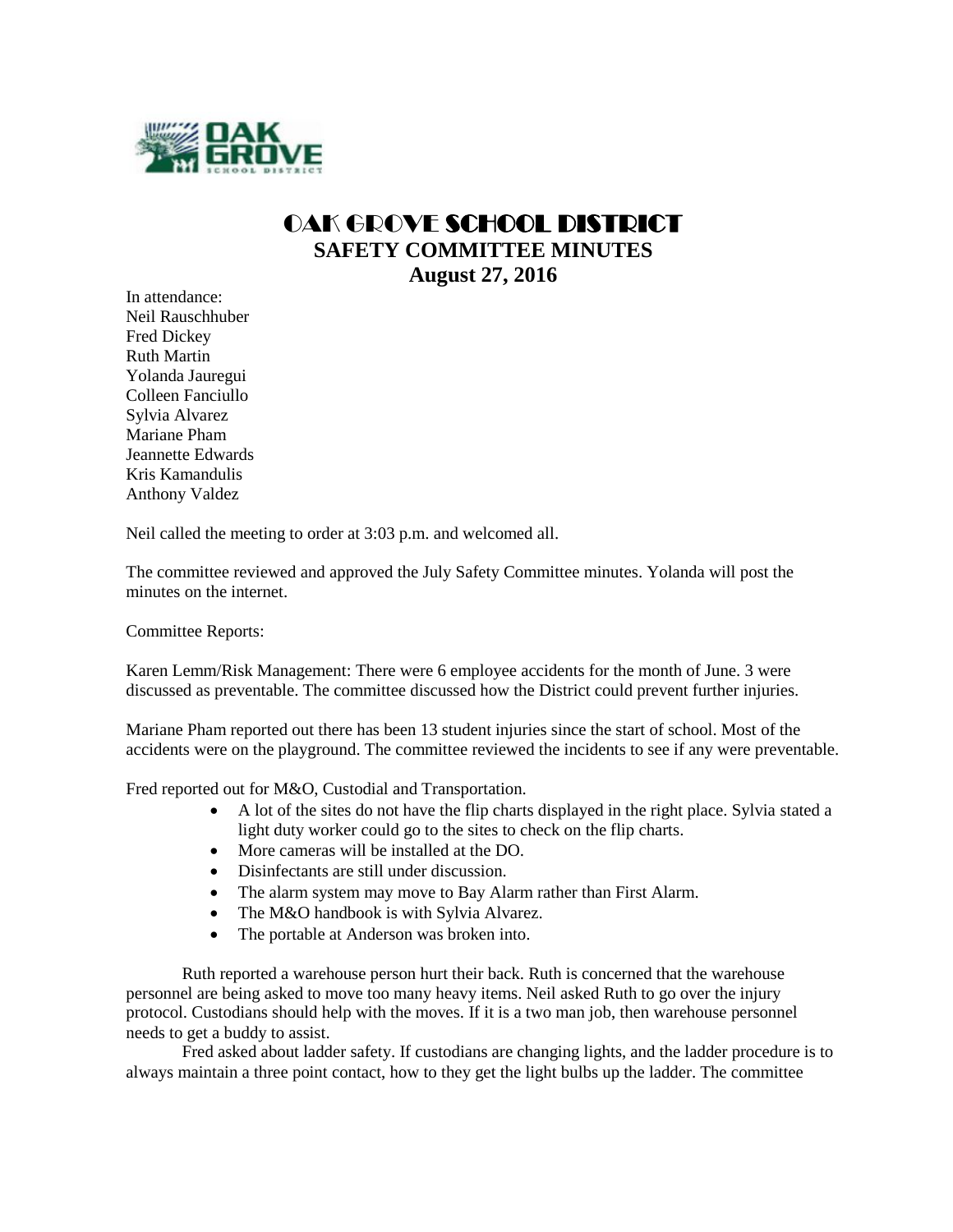suggested a harness to carry the items up or a buddy. A scissor lift could also be used but training must be conducted with every individual that wants to use the lift.

Neil reported for the 5 year plan review committee:

- $\bullet$  Fire Drill debrief
	- o Attendance needs to be worked on. Folks are chatting instead of assisting the department lead in taking attendance.
	- o The alarm did not notify the fire department or security system. It is too old. Also, did not notify any of the buildings in the back.
	- o The alarm went off before the scheduled time accidently. Evacuation was slow because some folks were told it was a false alarm.
- Lockdown straps have been purchased and have been distributed
- The DO Safety Plan has been updated and posted online. Colleen suggests a hard copy is kept with the front office in case of an emergency. Police or Fire Department will want to see the Safety Plan and the map. Colleen also suggested Fred and Neil keep a binder of all the new revised maps. If there is a concern at a site, and police or fire cannot get into the building, they will need someone from the DO to give them a map of the site. Maps show entrances, exits, fire extinguishers, electrical panel, gas shut off, etc. It was mentioned that the new maps for Oak Grove do not show the mentioned items. The key reflects them but they do not appear on the map. Yolanda and Fred pulled a few maps to review. They do not meet the 911 or Safety Standards. Colleen will speak to Neil.
- New law on disinfectant cleaners and wipes. Colleen reports that custodians, Child Nutrition Services, IAs and Transportation were trained and certified. It is up to the District to monitor the classroom and office use of cleaners and wipes. Sylvia mentioned maybe we should do walk -rounds once in a while. If teachers wish to use wipes, they must be certified and the certificate posted on the wall. They also must send Fred a copy. At the end of the year, Fred must send in a report to DPR stating everyone that applies pesticides during the year that have been certified. The wipes also must be locked up and not in the reach of children. They also cannot be used when children are present.
- Zica virus: Transportation and M&O have been informed of the OSHA and CDC recommendation of wearing bug repellent approved by EPA if they work outside and plan on getting pregnant in the next year. That also applies to men that may plan on getting someone pregnant.
- All OGSD Safety Plans have been updated and posted.
- DO needs to schedule the Lockdown Drill for  $2016 2017$ .
- Great Shake Out is in October. Tents and supplies were discussed. Ruth will purchase a tent and crank radio for each site. Fred also will purchase a tent for his department. We can use it during the drill. It would be great if we could eventually have three tents. One for Incident Commander, one for triage and one for staffing officer.

Colleen stated she will train Denise on a more efficient radio communication procedure for the drill. She needs a tent to display the new documentation. She has already made the sheets, red and green cards and purchased the clothes pins and rope.